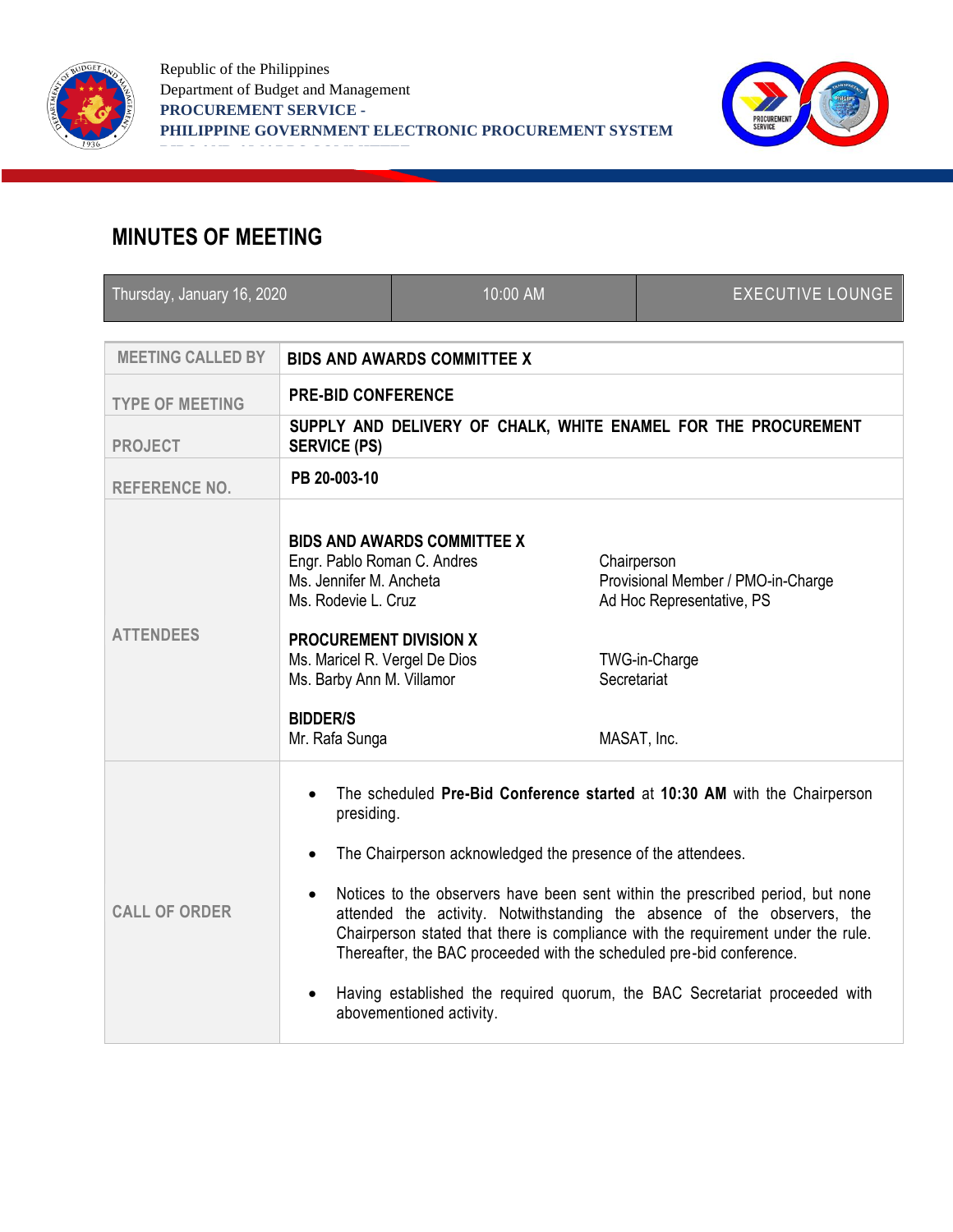| <b>HIGHLIGHTS</b><br><b>ACTIVITY</b> | ٠         | The Chairperson asked the prospective bidders if they agreed to shorten the<br>presentation and proceed with the discussion of the essential parts of the bidding<br>document since they are already familiar of the government procurement. The bidders<br>acknowledged it.<br>The Chairperson instructed the BAC Secretariat to proceed the discussion in the<br>essential parts of the bidding document.                                                                                                                                               |
|--------------------------------------|-----------|-----------------------------------------------------------------------------------------------------------------------------------------------------------------------------------------------------------------------------------------------------------------------------------------------------------------------------------------------------------------------------------------------------------------------------------------------------------------------------------------------------------------------------------------------------------|
|                                      | $\bullet$ | As instructed by the Chairperson the BAC Secretariat proceeded with the discussion<br>of the contents of First and Second envelope as follows:<br>$\triangleright$ Contents of First Envelope:<br>Authority of Signatory<br><b>PhilGEPS Certificate</b><br>٠<br>Statement of Single Largest Completed Contract<br>٠<br>Statement of all on-going contracts and awarded but not yet started<br>٠<br>contracts<br>NFCC or Credit Line<br>٠<br>JVA if applicable<br>٠<br><b>Bid Security</b><br>٠<br>Statement of Compliance with the Delivery Schedule<br>٠ |
|                                      | OF<br>٠   | Statement of Compliance with the Technical Specifications<br>٠<br><b>Bidder's Omnibus Sworn Statement</b><br>٠<br>The BAC Secretariat proceeded with the discussion of the essential parts of the bidding<br>document as follows:<br><b>BDS Clause Clause 5.4</b><br>➤                                                                                                                                                                                                                                                                                    |
|                                      |           | The Bidder must have completed, within the period specified in the Invitation<br>to Bid and ITB Clause $12.1(a)(ii)$ , a single contract that is similar to this<br>Project, equivalent to at least twenty five percent (25%) of the ABC.<br>Please Refer to Section VIII. Bidding Forms Annex "I" for the definition<br>of similar contract.                                                                                                                                                                                                             |
|                                      |           | The DBM PS-BAC shall consider the submissions of the bidder under ITB<br>Clause 12.1a (ii.9) in relation to BDS Clause $12.1(a)(ii)$ in the determination<br>of the bidder's completed largest single contract.<br>XXX                                                                                                                                                                                                                                                                                                                                    |
|                                      |           | BDS Clause 12.1 (a) (ii)<br>➤<br>XXX<br>Bidders shall submit separate statements for: (1) single largest similar<br>completed contract/s; similar to the contract to be bid and (2) all on-going<br>contracts and awarded but not yet started contracts.<br>Attached as Annexes "C" and "C-1" in Section VIII. Bidding Forms are the                                                                                                                                                                                                                      |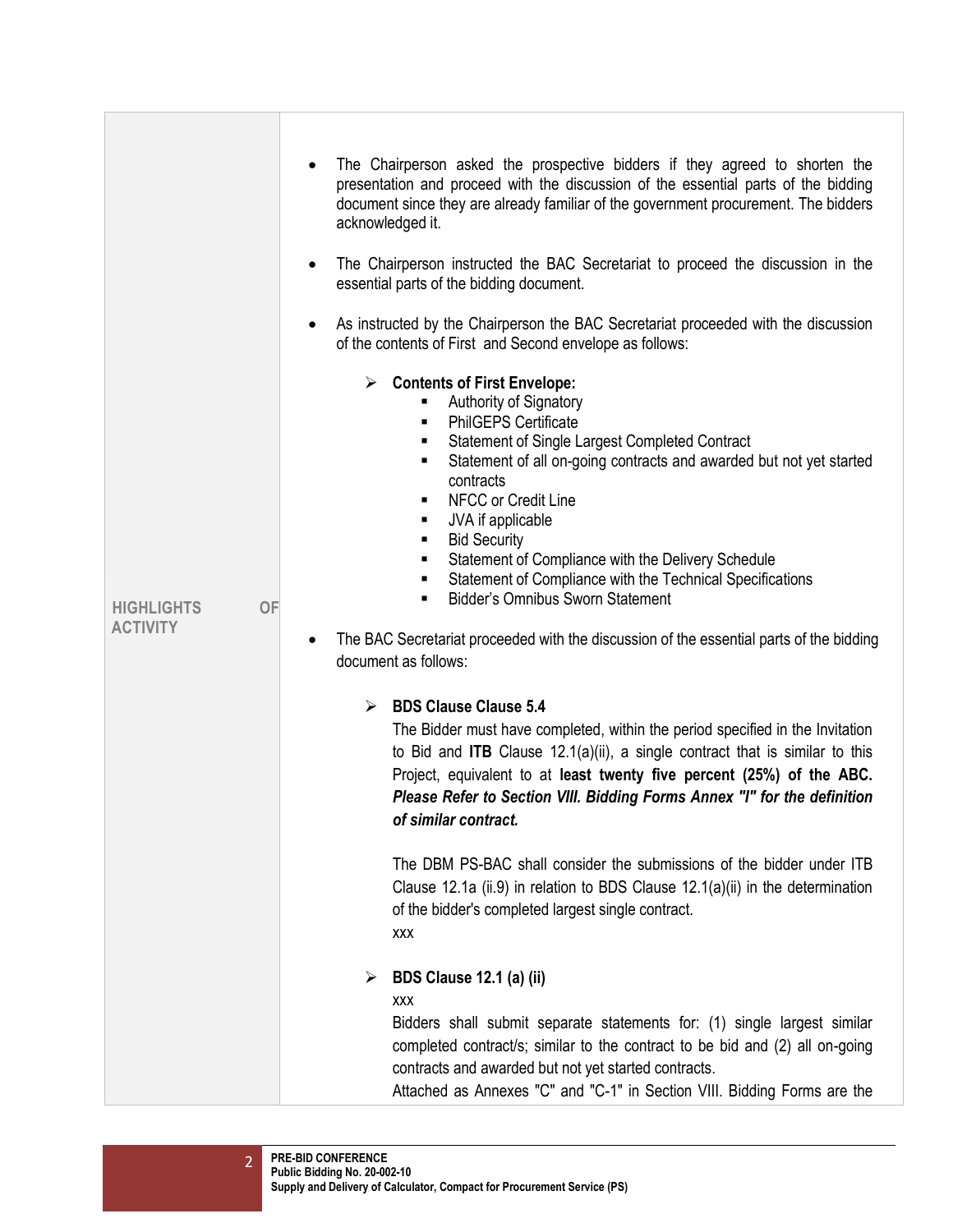| standard forms for this requirement including the instructions and guidelines<br>in the accomplishment of said forms.                                                                                                                                                                            |
|--------------------------------------------------------------------------------------------------------------------------------------------------------------------------------------------------------------------------------------------------------------------------------------------------|
| <b>BDS Cluase 12.1 (a) (i)</b><br>➤                                                                                                                                                                                                                                                              |
| <b>XXX</b><br>Otherwise, the bidder should submit ALL ELIGIBILITY DOCUMENTS<br>together with the valid PhilGEPS Certificate of Registration and Membership,<br>to wit:                                                                                                                           |
| Business registration;<br>а.<br>b. 2020 Mayor's Permit or 2019 Mayor's Permit accompanied with<br>proof of Application/Receipt for 2020 Mayor's Permit Renewal<br>c. 2018 Audited Financial Statement;<br>d. Valid and Current Tax Clearance;<br>PCAB License, if applicable<br>е.<br><b>XXX</b> |
|                                                                                                                                                                                                                                                                                                  |
| <b>Net Financial Contracting Capacity (NFCC)</b><br>➤<br>The Bidder must submit a computation of its Net Financial Contracting<br>Capacity (NFCC), calculated as follows:                                                                                                                        |
| [(Current Assets-Current Liabilities) x 15]                                                                                                                                                                                                                                                      |
| [Value of all outstanding contracts]                                                                                                                                                                                                                                                             |
| <b>Joint Venture Agreement</b><br>➤                                                                                                                                                                                                                                                              |
| The prospective bidder must fill up and submit the Joint Venture Agreement<br>attached as "Annex E" in Section VIII. Bidding Forms.                                                                                                                                                              |
| The prospective bidder clarified if it is allowed to submit the SLCC of the co-<br>parties in the Joint Venture.                                                                                                                                                                                 |
| The Chaiperson confirmed that it is allowed as long as the Class A<br>documents such as Business Registration, Mayors Permit, etc. of both<br>parties are updated.                                                                                                                               |
| <b>Bid Security</b><br>➤<br>The BAC Secretariat presented the following forms and amounts for the bid<br>security under BDS Clause 18.1. The prospective bidders may refer to Annex<br>H for the "Bid Securing Declaration".                                                                     |
| <b>Omnibus Sworn Statement</b><br>➤<br>The BAC Secretariat stated that prospective bidders must fill up the form                                                                                                                                                                                 |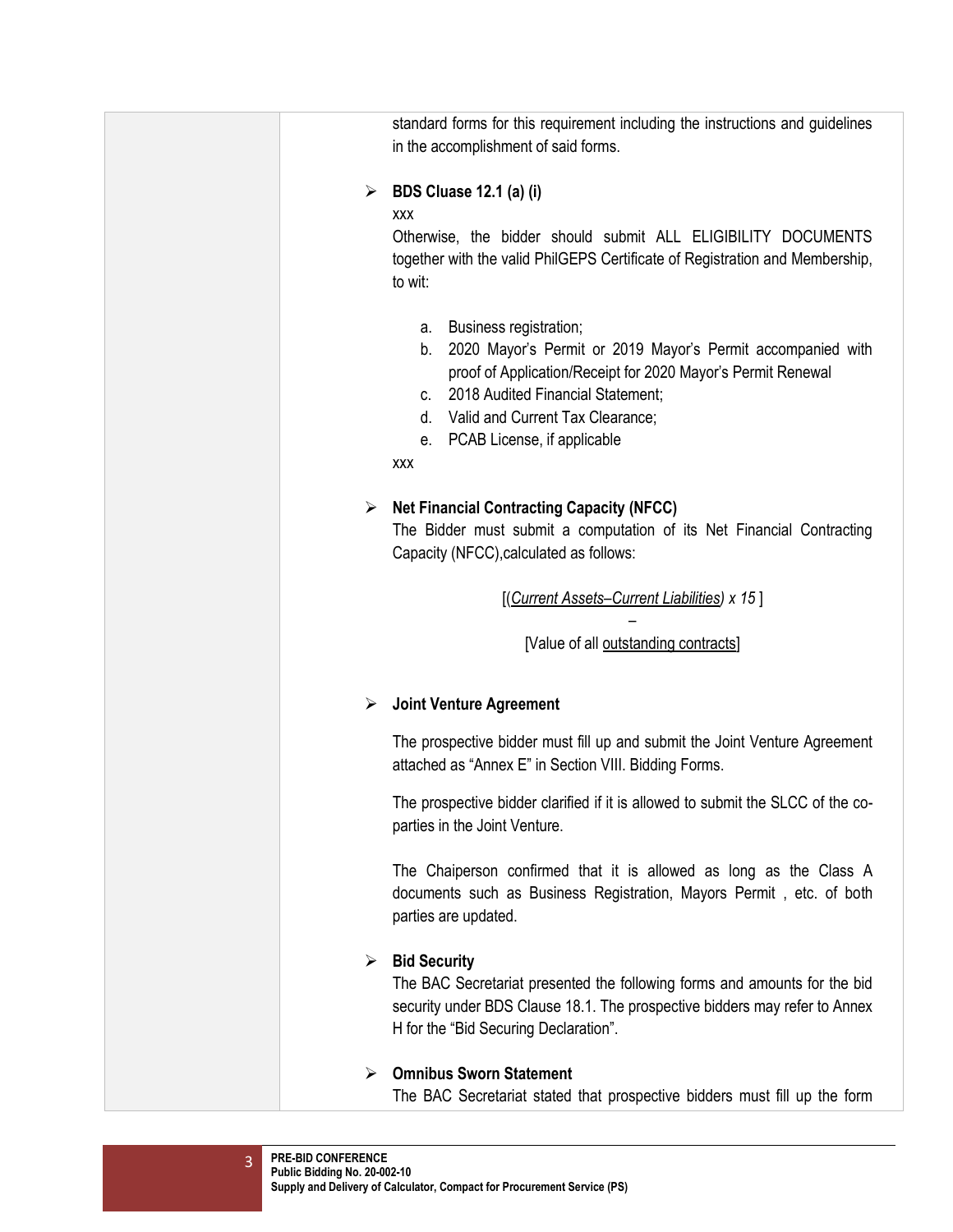|                      | attached as Annex B in Section VIII. Bidding Forms. She also reminded the<br>prospective bidder that the details under declaration no. 10 must be active<br>and correct becuase all notice/s transmitted in any of the contact details<br>provided are deemed received as of its transmittal.                                                                                                                                    |  |  |
|----------------------|----------------------------------------------------------------------------------------------------------------------------------------------------------------------------------------------------------------------------------------------------------------------------------------------------------------------------------------------------------------------------------------------------------------------------------|--|--|
|                      | $\triangleright$ Post Qualification Requirements<br>After Opening of Bids, bidder's bids declared as the Single/Lowest<br>Clauclated Bid will receive a notice requiring them to submit the post<br>qualification requirments stated under BDS Clause 29.2.                                                                                                                                                                      |  |  |
|                      | Having no clarification from the prospective bidder the TWG-in-Charge proceeded<br>with the discussion of the Delivery Schedule and Technical Specifications.                                                                                                                                                                                                                                                                    |  |  |
|                      | $\triangleright$ Section VI. Schedule of Requirements<br>The TWG-in-Charge presented the delivery the schedule of the project to the<br>prospective bidders. She reminded the bidders that they must fill up the<br>necessary details such as Name of the Company, Signature over Printed<br>Name of Authorized Representative and the date executed.                                                                            |  |  |
|                      | She also mentioned that the bidder are required to submit to the BAC X two<br>(2) boxes of Chalk, White Enamel as a sample/demo unit on or before the<br>deadline of bid submission. The TWG-in-Charge emphasized that the<br>sample/demo unit to be submitted shall compliant to the Technical<br>Specification stipulated in Section VII of the bidding documents.                                                             |  |  |
|                      | $\triangleright$ Section VII. Technical Specifications<br>The TWG-in-Charge presented to the prospective bidders the Technical<br>Specifications of Digital Voice Recorder. He emphasized to the prospective<br>bidders that they must indicate the brand and model being offered and write<br>comply as the bidder's statement of compliance. In the absence of the word<br>comply will be subject to disqualification of bids. |  |  |
|                      | The TWG-in-Charge reminded the bidders that they must fill up the<br>necessary details in the prescribe form such as Name of the Company,<br>Signature over Printed Name of Authorized Representative and the date<br>executed.                                                                                                                                                                                                  |  |  |
|                      | The TWG-in-Charge also mentioned the Minimum Labelling Requirements<br>under Consumer Act of the Phi. (RA 7394).                                                                                                                                                                                                                                                                                                                 |  |  |
|                      | The BAC X reminded the bidders that requests for clarification(s) on any part of the<br>Bidding Documents or for an interpretation must be put in writing and submitted to<br>the BAC on the schedule provided.                                                                                                                                                                                                                  |  |  |
| <b>ADJOURNMENT</b>   | Having no other matters for discussion, the meeting was adjourned at 10:56 AM.                                                                                                                                                                                                                                                                                                                                                   |  |  |
| <b>CERTIFICATION</b> | We certify that the foregoing is true account of PRE-BID CONFERENCE conducted<br>on Thursday, January 16, 2020.                                                                                                                                                                                                                                                                                                                  |  |  |